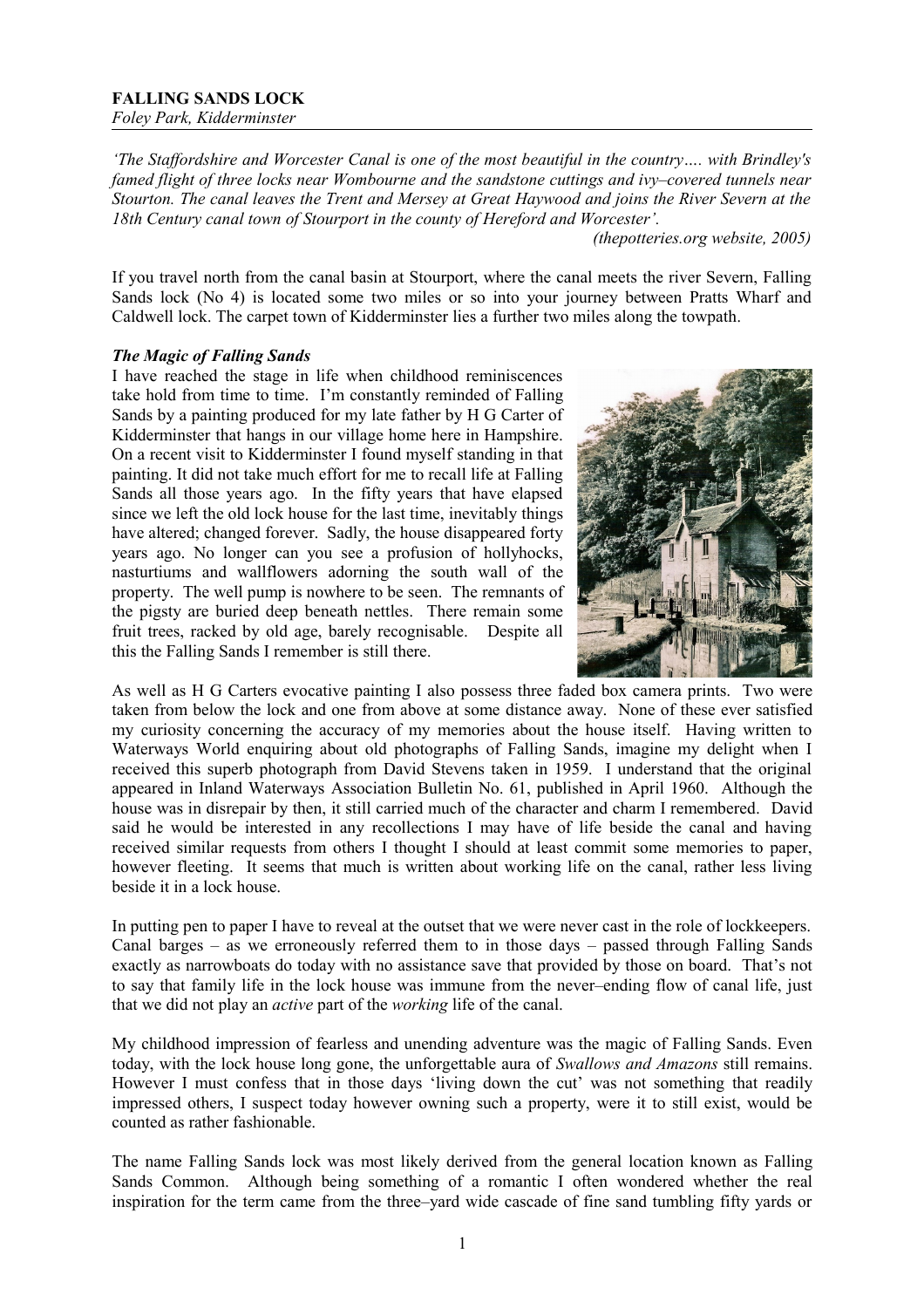more down the hillside immediately adjacent to the house (still visible today). It could be that the Common itself took its name from this natural feature, where I spent endless hours as a child.

## *The Lock House*

You will see from David's photograph of Falling Sands that the lock nestles at the foot of a tree– covered hill. The canal snakes round the foot of the hill creating an 'S' shape bend which opens out into a small basin above the lock. The setting is one of the most beautiful you are likely to encounter on this stretch of the canal. Over the hill from Falling Sands lies the old Sugar Beet factory, which was built in 1925 and I understand only closed recently. On at least one occasion during WWII enemy aircraft targeted it. My father once told me of hearing a low pitched shrill as a parachuted land mine destined for the factory, flew over the house and landed about a mile away. The explosion left a large crater in the field and a crack in the brickwork of the house running vertically from the front door to the window above that remained to the end.

The lock house was of conventional brick construction with a traditional lime wash, which had faded over the years. It had a tiled roof with chimneys at either end. A boiler house stood at one end, with a separate outside lavatory beyond that, each with slanting slate roofs. A weir ran under the house, boiler house and the outside lavatory; I will leave the significance of this latter example of eighteenth century ingenuity to your imagination. There was also a roof of corrugated sheeting covering a lean– to at the rear.

For a family of six the accommodation was cramped to say the least, with three small bedrooms upstairs and two slightly larger rooms below. In one of the downstairs rooms there was a large blackened cast iron range for cooking and heating water. A typical scene on most Sunday evenings in winter would be a pot of pigs' trotters and assorted vegetables casseroling over an open fire in the grate. The Tilley Lantern (circa pre–War) would do its best to light the room; just enough that is to pick out the clotheshorse and large tin bath to be found in a corner recess. Whole shoulders and legs of pork wrapped in muslin would hang from hooks in the ceiling.

On a winter's night you would receive little sympathy if it was your turn to 'fetch the water'. Even ten minutes operating the cast iron hand pump situated fifty yards or so from the house, was not a welcoming prospect with only a Davey lamp for light. I still have that lamp to this day and it rarely fails to summon a slight shiver as winter nears. I have since wondered the exact source of the well water. I just trust the river Stour, for which no amount of natural filtering would have helped, was not implicated. In any event in later years this water had need to be boiled before consumption, until eventually it afforded one of the main reasons for abandoning the property.

An integral part of the setting of Falling Sands is the river Stour, which runs only a few feet away from the canal and lock, as it winds its way to the Severn at Stourport. The levels of pollution inhabiting this stretch were appalling in the post–war years. Over two centuries of industrialisation had taken their toll on the river as it made its way south through Halesowen, Cradley, Lye, Stourbridge and Kidderminster. During my childhood the river was used as a major channel for every kind of factory waste; discharges made oblivious of the consequences. By the time the flow reached Falling Sands the river was the orangey colour of Trappist ale, but infinitely less appetising! The stench, if you ventured too close, was something never to be forgotten. Today it resembles any other river, if somewhat murky. A measure of its recovery has been the reported sightings of trout and apparently even young salmon. I'm not quite sure how reliable these reports are, but the fact that the possibility exists is remarkable enough.

The location of Falling Sands meant that we were surrounded by an array of wildlife. The canal contained roach, perch, gudgeon, freshwater eels and many other species, much as I expect it does today. I remember in particular that we had a nesting site for a Common Crane located not far from the house in the marshes. In those days you could also expect to encounter red squirrels nesting among the sweet chestnuts to the rear of the house in Oldington Wood. In these trees and surrounding fields you could anticipate encountering all manner of predators and their reluctant prey.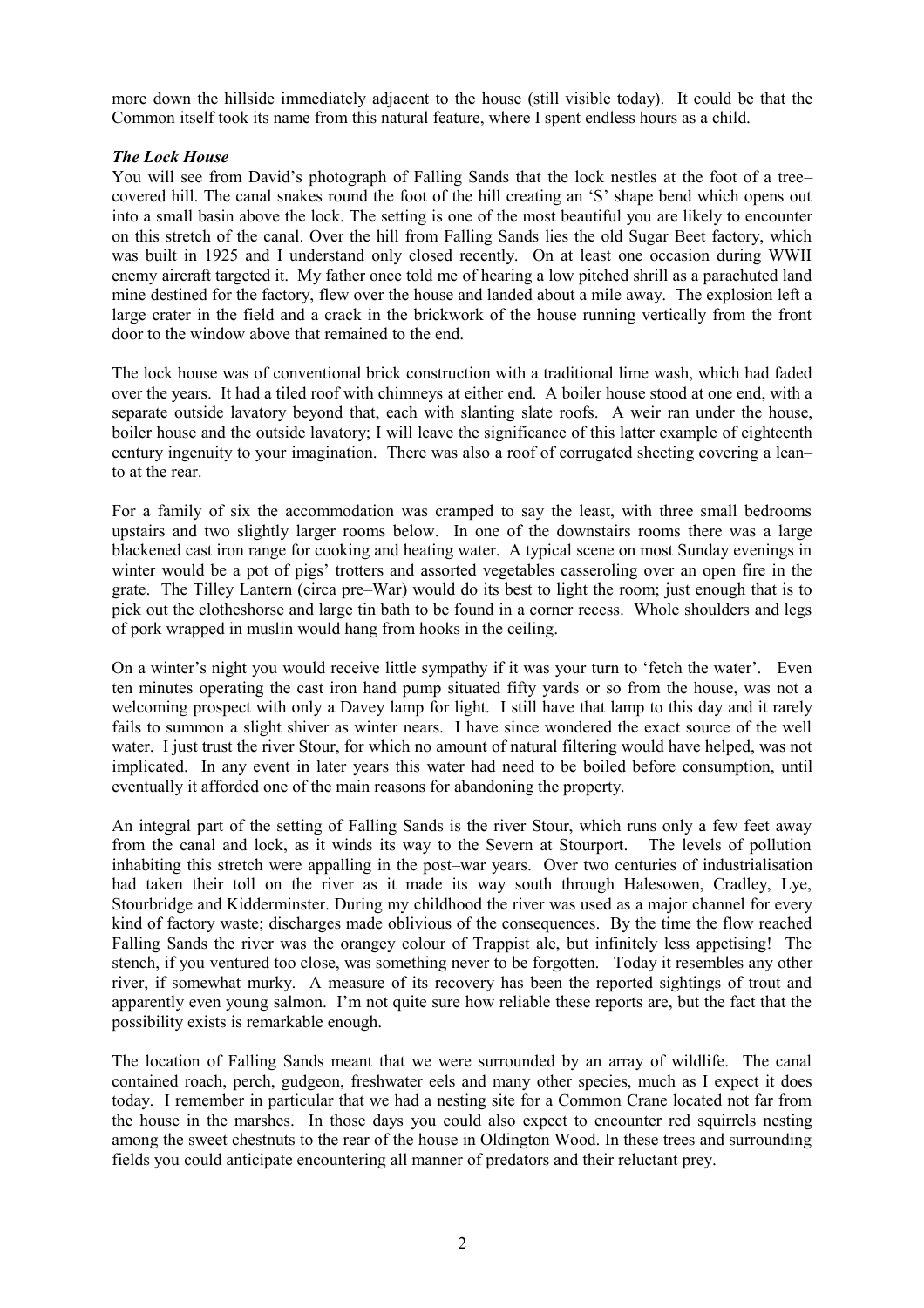Flooded in sunshine, the smell of pine and the dank stillness of the canal, with 'scooters' darting across the surface, invariably induced a sense of peacefulness undisturbed by the outside world. It was possible to hear the steady clank of diesel a good thirty minutes before yet another narrowboat chugged into sight. Blackie, the family dog, who became increasingly excited at the prospect of canine company, was always the first to alert us to listen out.

### *Our Neighbours*

#### *Pratts Wharf*

In those days Pratts Wharf, which was situated less than a mile below Falling Sands consisted of a house with outbuildings adjacent to a lock that opened into the river Stour. An elderly lady lived there who was known somewhat enigmatically as 'Granny Merchant', but who always remained something of a mystery to me. My abiding memory of the inside of the house, apart from its meagre furnishings and damp, peeling wallpaper, was the ever–present smell of mothballs. At that time, it would be the late 1940s, there were a number of dilapidated brick and timber buildings attached to the house with the corroded remnants of workshop tools, general ironmongery including, I recall vividly, plentiful supplies of rusty nails of all shapes and sizes.

Only in later years did I learn the true nature of Pratts Wharf, which in those days was known to us as Platts Wharf, the name appearing on eighteenth century maps. The original wharf dated from around 1770 to provide a loading point between the canal and the river Stour, in the transportation of iron ore from as far away as Wales to a local forge. Wildern Forge, as it was known, was sited on the river, some half-mile or so downstream from the wharf. The original wharf subsequently fell into disuse, as an alternative and more direct route was developed to the forge from the river Severn some two miles further south. However, by the early eighteen hundreds this route proved increasingly impractical and a new wharf was constructed on the original site. By 1850 Wildern Ironworks as it had then become known, was taken over by the Baldwin Family. In order to make the transition from canal to river more efficient, the Baldwin's built a lock adjacent to the Wharf to provide a direct link between the canal and the river.

By the turn of the century the Merchant family, including three sons, were operating the wharf and it's traffic. They built workshops and boat dock on the site to maintain the boats and maintained the river to ensure it was navigable. Inevitably the introduction of modern transport eclipsed the use of canals as a means of transportation and by the mid fifties the Staffordshire and Worcester Canal, and with it the link to Wildern Ironworks, had settled into a steep industrial decline. Today there is little left to mark the site; some of its brickwork is still intact, however the lock has been filled in. The only monument to its industrious past is the recently restored bridge which marks the entrance to the lock.

## *The Lambs and Oscar*

Mr and Mrs Lamb occupied the house immediately above Falling Sands. There was no obvious reason why the house was located as it was, nestling on the left–hand side of the canal just below the railway viaduct. Whether in the past it was ever connected with the eighteenth century tin plate rolling mills located nearby, by then long disappeared, will remain a mystery. The Lambs were by post–war standards a cultured couple that as a working class family it was never possible for us to really get to know. Their Dalmatian, who was called Oscar, was on the other hand a close friend of the family. This was because of the perennial love-hate relationship he shared over many years with Blackie, who was a mongrel with a distinct suggestion of Lurcher in the bloodline. They would chase each other up and down the towpath for hours, much to everyone's amusement. Many years after their enforced parting, the mere mention of Oscar's name was enough to send Blackie into fits.

I had much to thank Oscar for when he saved me from a stay in hospital in circumstances that in retrospect were quite amusing. All that remain of the Lamb's property these days are the fading remnants of long forgotten fruit trees.

Just past the Lamb's house, travelling toward Kidderminster narrowboats pass under the railway viaduct, which is now used by the Severn Valley steam railway. I recall when steam trains crossed this viaduct, then a loop line of the Great Western Railway, as regular as clockwork on their way to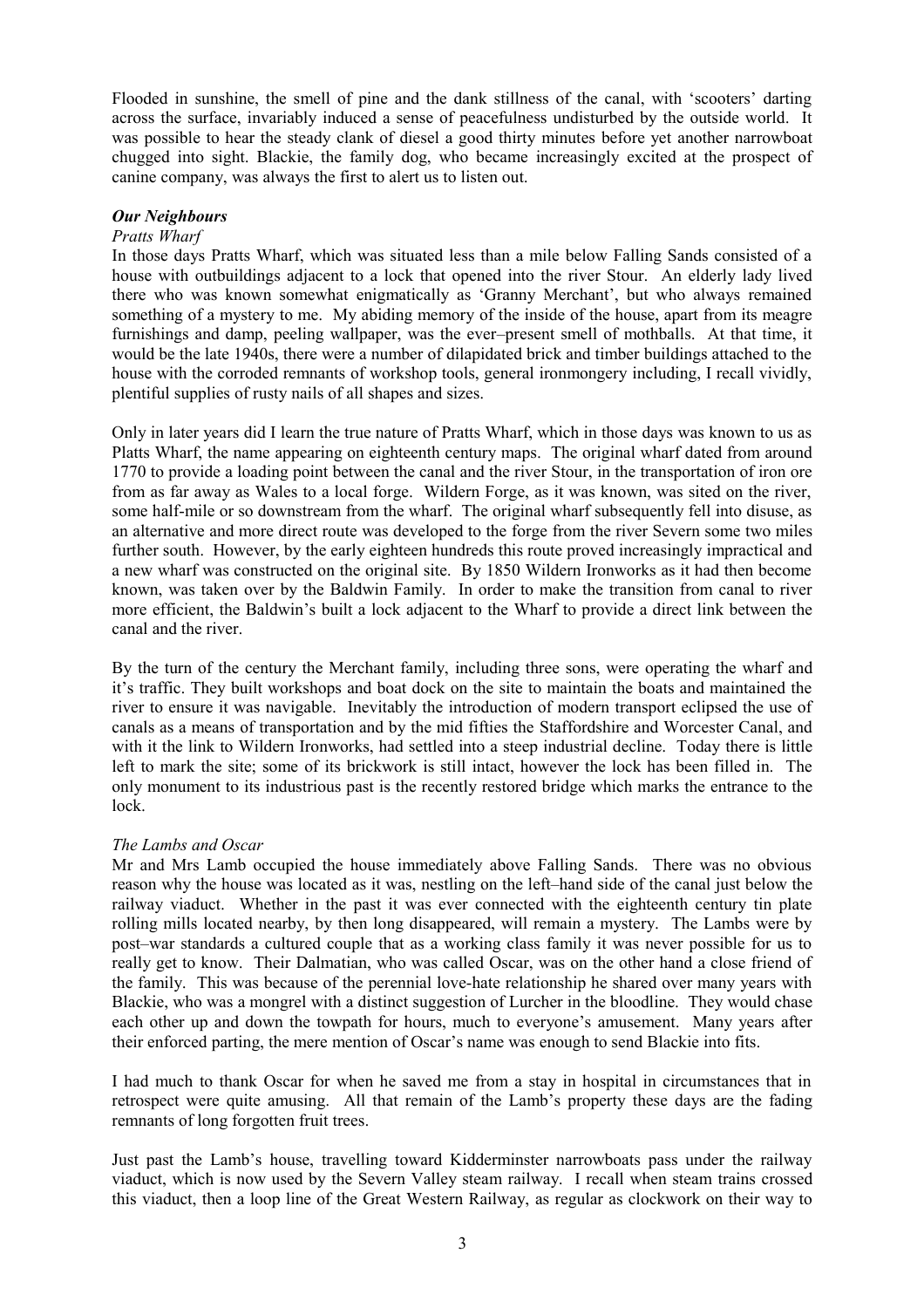Worcester and the journey south. The Bridgewater family occupied Caldwell lock, which is a short distance further up from the viaduct. As Anne Widdecome would say Mr Bridgewater had 'something of the night' about him. I steered well clear whenever I could. Unfortunately the Saturday morning trip to the Minors at the Central always ran the risk of encountering Mr Bridgewater in some uncertain activity or other. I expect he was a nice person really.

### *Living at Falling Sands*

My parents, two elder brothers and sister moved to Falling Sands during WWII before I was born. My father, who was an engineer, left his job in Birmingham, to move to Kidderminster, where he was initially engaged in manufacturing parts for Spitfires. He eventually joined Brintons Carpets, where the family archives reveal he was to play an important role in the development post–war weaving looms.

An ingenious man, during the years of rationing he had several sidelines underway at Falling Sands, from growing and selling vegetables, breeding pigs, incubating and raising ducks, geese and chickens, to casting and painting lead soldiers. He did a fair measure of trade with passing boatmen who were only too willing to offload the odd scuttle of coal for some parsnips, or the occasional pork chop. I have among the family papers a letter from the Rural Food Office dated  $29<sup>th</sup>$  September 1946. obliquely enquiring as to the exact scope of his 'retail activities', implying all may not have been according to regulation.

Apart from various jams and homemade horseradish sauce, fermenting damson wine was one of the main activities in the autumn. We would use unrefined sugar, 'traded' from the sugar beet factory, fresh yeast and damsons grown in the orchard. After fermenting in demi–johns, the wine would be racked into a wooden barrel before consumption. Although I was never allowed to partake in those days, I still retain a fondness for damson wine. I await the time when the damson tree in my garden will produce enough fruit to lay down a few bottles!

Initially my father travelled to and from his day job at Brintons carpet factory by bicycle. He could literally ride the towpath from Falling Sands to the factory, which backed onto the canal in the heart of the town. Sometime after I was born this journey became much quicker when he became the proud owner of a Scott Flying Squirrel motorbike. I still possess a photograph of the bike on which I would often ride pillion if I were late for school. When he later purchased his first car, an Austin 16, he was forced to take the route through Foley Park, over Bridge No11 (by the viaduct) and along the towpath. To this day I can still remember when he first drove the car to Falling Sands. It was a wet winter's night and the headlamps appearing round the bend in the towpath was a colossal thrill for us all. He later followed the Austin with a Standard Flying 9 and, just before we finally left, a magnificent Humber Super Snipe.

The closest neighbourhood to Falling Sands was Foley Park, which is a residential area mainly of pre–war properties. This was where my first school was located, and still stands today. My form mistress was Mrs Robinson, who I fell in love with at first sight. I remember her coaxing me out of the cloakroom on my inaugural day at school having shown extreme reluctance to spend my time in the strange company of so many other children. Having spent my early childhood enjoying my own company, something I'm prone to even these days, the sight, smell and noise emanating from other children was hard to come to terms with for one so young.

In a very real sense Falling Sands was isolated from the world in those days, particularly when one realises that by the early fifties it still had no mains water, drainage, or other amenities of any kind. The conditions were symptomatic of living in post-war poverty. Only the introduction of electricity in 1953 brought any sense of joining the 'modern' world. Until I obtained my first bicycle, to reach the nearest road of any significance involved a near two–mile hike along the towpath to Foley Park, through Oldington Wood, or across marshes to other destinations. I was walking more often than not because of punctures endured along the towpath, or inflicted in the school bike shed.

My first genuine recollections of Falling Sands emerged around the winter of 1947 when pigeons were literally frozen to the trees and the ice on the canal was a foot thick. Once the ice melted and the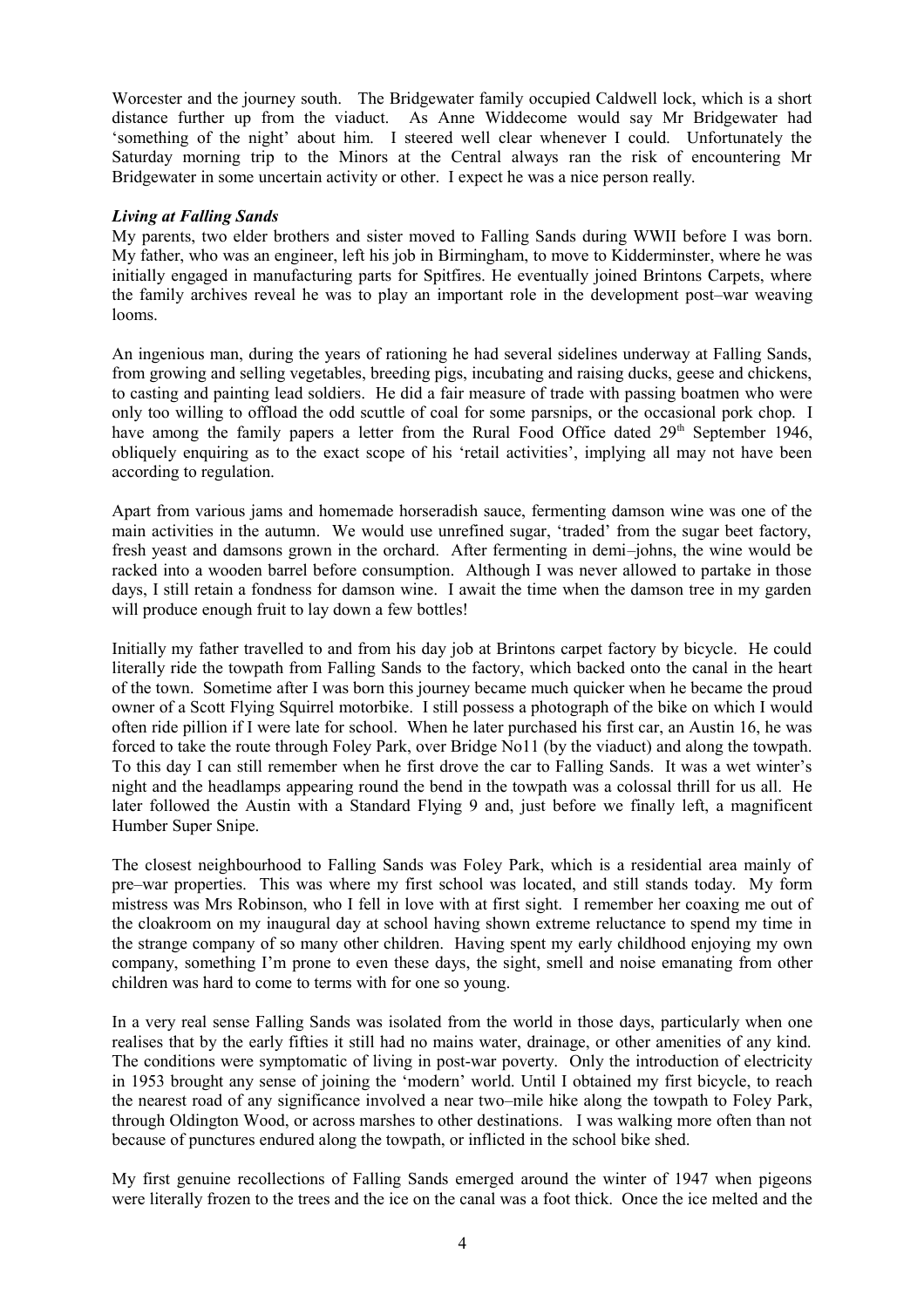late spring sunshine worked its magic, my life – as I remember it – started in earnest. Until I began school my world was confined to the garden, which was fenced off from the lock and canal. I had a large natural sandpit to explore and spent hours there playing with anything I could find. I still have fond memories of my grey painted 30 cwt Bedford low loader dinky lorry. As a young child my life at Falling Sands placed me at the centre of the Universe, or so I thought. My elder brothers and sister were a lot older than me, and until my younger brother Martin was born I felt very much the 'outsider' in most activities. Once I was allowed to venture beyond the confines of the garden however, this didn't concern me a great deal. With Blackie in tow I had a whole new world to explore. I would wander the woods, fields and marshes for hours building up a love of the countryside that has never diminished.

However with this freedom came more responsibilities. Living at Falling Sands meant that self– sufficiency was the order of the day. On what amounted to a smallholding we kept pigs, goats, chickens, Muskovi ducks to name a few. Sited across the canal just above the lock was the pigsty opening out into an enclosure of Victoria plum, Old English greengage, and damson trees. In between were numerous gooseberry, blackcurrant, redcurrant and raspberries for the pigs to root amongst. Strangely, and I never understood why, there were no apple or pear trees.

I played my part on washdays. The laundry was done in the boiler house where a large cast iron tub was heated from below. Lighter washes were done courtesy of a large wooden tub with a washing dolly. For the uninitiated the washing dolly was a long wooden rod with a crossbar near the top; the base resembled a stool, with several pegs protruding down from a small horizontal disc. The dolly, held by the crossbar, was thrust deep into the tub and rotated as it was moved up and down. Another important washing implement was a corrugated washboard made of wood, which stood in the tub and with a bar of soap was used to remove stubborn stains and marks. After rinsing the dripping wet washing would then be put through the mangle before hanging out to dry. I invariably got the job of turning the handle while mother fed the washing through.

Feeding the pigs was an unpleasant task I had to endure from about the age of nine, matched only by the tin of sulphur powder I had to hold out, with my eyes firmly closed and only one ear covered, as the piglets were being castrated. If we had a large batch of pigs in residence the mash, which was made from meal, loaves of stale bread, peelings and anything else remotely edible would be prepared in the boiler house tub. Quite apart from the rank smell, particularly in the summer, this imparted a faint odour of stale vegetables not easily removed from subsequent washes.

Those who passed through the lock always seemed to me to be invariably friendly; always primed to tell tales of their journeys to and fro from the Black Country and beyond. Rooted as we were in our own, rather isolated world, we were only too happy to 'share' in these experiences. Narrowboats would pass through at all times of the day and night. In winter if it was wet and miserable it would be customary to invite a rain sodden boatman in for a mug of tea and half an hour in front of the range. Invariably this would involve some scraggy mongrel exchanging dampened growls with Blackie as they lay in opposite corners of the room.

It seemed to me that we were effectively assuming aspects of the life of a bygone age and in retrospect I was never quite sure how those passing though Falling Sands viewed the 'interlopers', for surely that is what we were. Since we were not lockkeepers in the true sense, we must have appeared as something of an oddity. That much said the demise of the working canal probably made us early pioneers in the art chic canal–side residency; I think not!

I suppose because I was the 'baby' of the family, in those days I developed an easy rapport with the passing boatmen. They would sometimes give me a few pennies, or if I was very lucky a 'silver' sixpence. I would then fearlessly ride the boats as far as the viaduct, before leaping off to the corner shop at Foley Park to spend my good fortune on a quarter of dolly mixtures packed into a paper funnel. I still remember narrowboats with huge Shire horses in spectacularly coloured livery, coming through the lock from Stourport up to the Black Country and back as late as the early fifties.